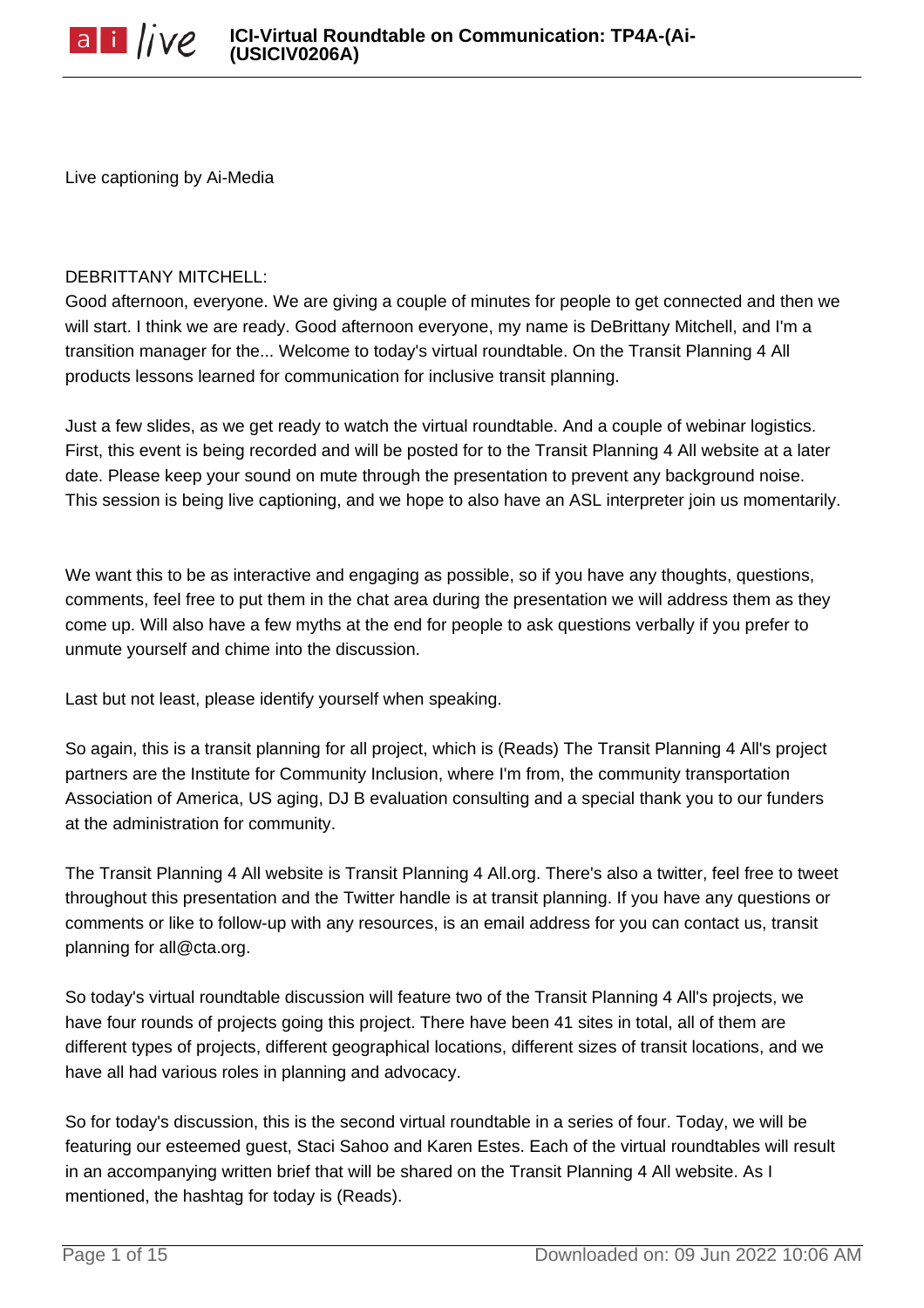

Let's get started. I want to start by giving Staci and Karen an opportunity to introduce themselves before beginning to question. Staci, would you like to introduce yourself and give a brief overview of your project?

#### STACI SAHOO:

Absolutely, thank you to DeBrittany and thank you all for having us. So excited to be here today and talk of this topic. Many Staci Sahoo, I use she/her pronouns, I am the disability manager at HopeLink which is a community action agency based in the greater Seattle area and in the Pacific Northwest.

In our project, we received funding back in 2018 and it was really to look at how does an individual find a secure transportation in our region. The friction between knowing what transportation and what is available for an individual. It focused on older adults, people with disabilities and caregivers, but we also had a very specific lens looking at older adults, people with disabilities and caregivers, particular with line witches as well as immigrants and refugees. I will talk a little bit more about it soon, thanks.

DEBRITTANY MITCHELL: Fabulous, thank you, Staci. Karen?

#### KAREN ESTES:

My name is Karen Estes, I'm the director of transit for the Knoxville Knox County community action committee. We were one of the first recipients for project back in 2013, I have over 33 years of transportation experience and our project was a meeting in a box approach of how to facilitate inclusive transportation throughout our region and we partnered with the University of Tennessee and with the other disability agencies in our region for our project.

#### DEBRITTANY MITCHELL:

Thank you Karen and Staci, welcome. As I said, this session will focus on commit authentication strategies that affords more inclusive project. Staci, I'm wondering if you would jumpstart the discussion, just giving a couple of thoughts of what has worked well for you?

#### STACI SAHOO:

Yeah, thank you, thanks DeBrittany. It's interesting, commit authentication is such a large conversation, right? It matters so much and it's so intertwined, so I hope I can do justice to this topic, as big as it is. I want to give it your medicine amount of gratitude to the inclusive process, the project we receive in 2018, we have carried forward and really exciting about the various projects that we learned about through the inclusive planning lands of how we carried inclusive planning and integrated into our processes and are still learning, but we are just taking on some great projects right now that are the results of the inclusive planning.

When we received these funds, the grantors were very focused on inclusive planning, and we did and we've definitely had great results because of it. With communication and inclusive planning. I want to talk a little bit about some of the lessons learned and best practices, but the most aborted thing, I guess I would say, is to actually care about the process. Be so genuine and authentic with the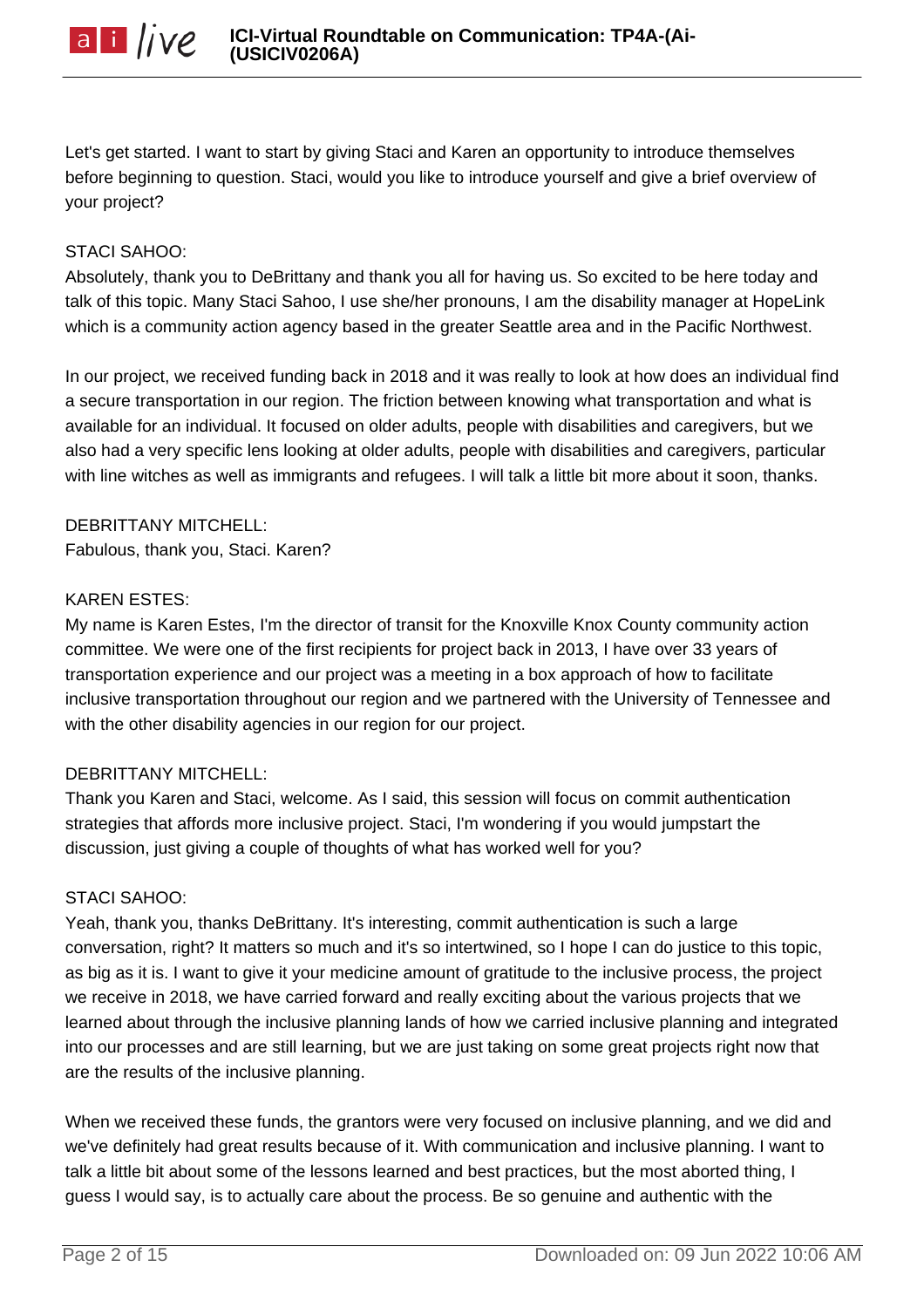process. If you're being told, "You need to figure out planning," Your communication strategies going to fall flat.

I think you're such an important piece of removing the power dynamics as well, and understanding that my role as a mobility manager and trying to connect people to our system. Through the inclusive planning process, I am seeing individuals with disabilities and older adults and caregivers are the experts. If they know what needs to happen in order to make change, so as much as I can be humble and listen and learn, again, our projects are only going to be the result and we will only actually be responsive if we are learning what it is we need to change. With communication, what we've seen different best practices

Is there is a difference between people who know you and are impressed versus completely new individuals that have never heard of our organization. Where a community action organization like Karen, but we also have mobility, so we oversee a (unknown name) Mountie coalition, that is been a 15 year relationship so we are very lucky in that when we formed our steering committee, it did include new members but we already had many years of coordination under our belts to be able to foster that.

Communicating with our steering committee, we really matter to have that trust and build that relationship. Again, just generally care about individuals and what it is we are going to be planning in that process. Communicating often, you know, obviously, we did a lot of communication but in person meetings, this was pre-COVID, but that mattered. Getting to know people in their homes and cases that they frequented in order to communicate.

Honestly, the harder one was commuting to people who didn't know about our work, who didn't have that trust with us, so making sure our marketing and our messaging, we talk about plain language, we talk about inclusive language, but what does that really mean? How does a flyer promoting an event we are hosting strike somebody as, "Oh, this will be for me and I can be a part of this."

I will put in the chat some of our flyers that we developed through inclusive planning project, but being able to promote ASL will be there as well. Making sure people know that they don't even need to request it, this will already be provided for you, and making sure, we also had in the promotion, RSVP is encouraged but not required. Trying to remove those barriers of bringing people to our table, but doing it away, again, if it was a flyer or email to munication, how to build that trust as quickly as possible.

I want to briefly mention about the back loop concept, then I will stop talking (Laughs). With feedback loop, my background is in urban planning, we hear about this and community engagement. You need to go back to your customer, you need to let them know what you found and it's absolutely easy to see that that, -- say that, it's even easy to include in your project planning, but what does that mean and how do you make sure you do feedback loop in?

One of our lessons learned, it's a lot harder to go back to all the people we've communicated with, all the people we've learned from. We did surveys, we did community café forums, we did focus groups during our inclusive planning. There's a lot of people be engaged with and it's very easy to get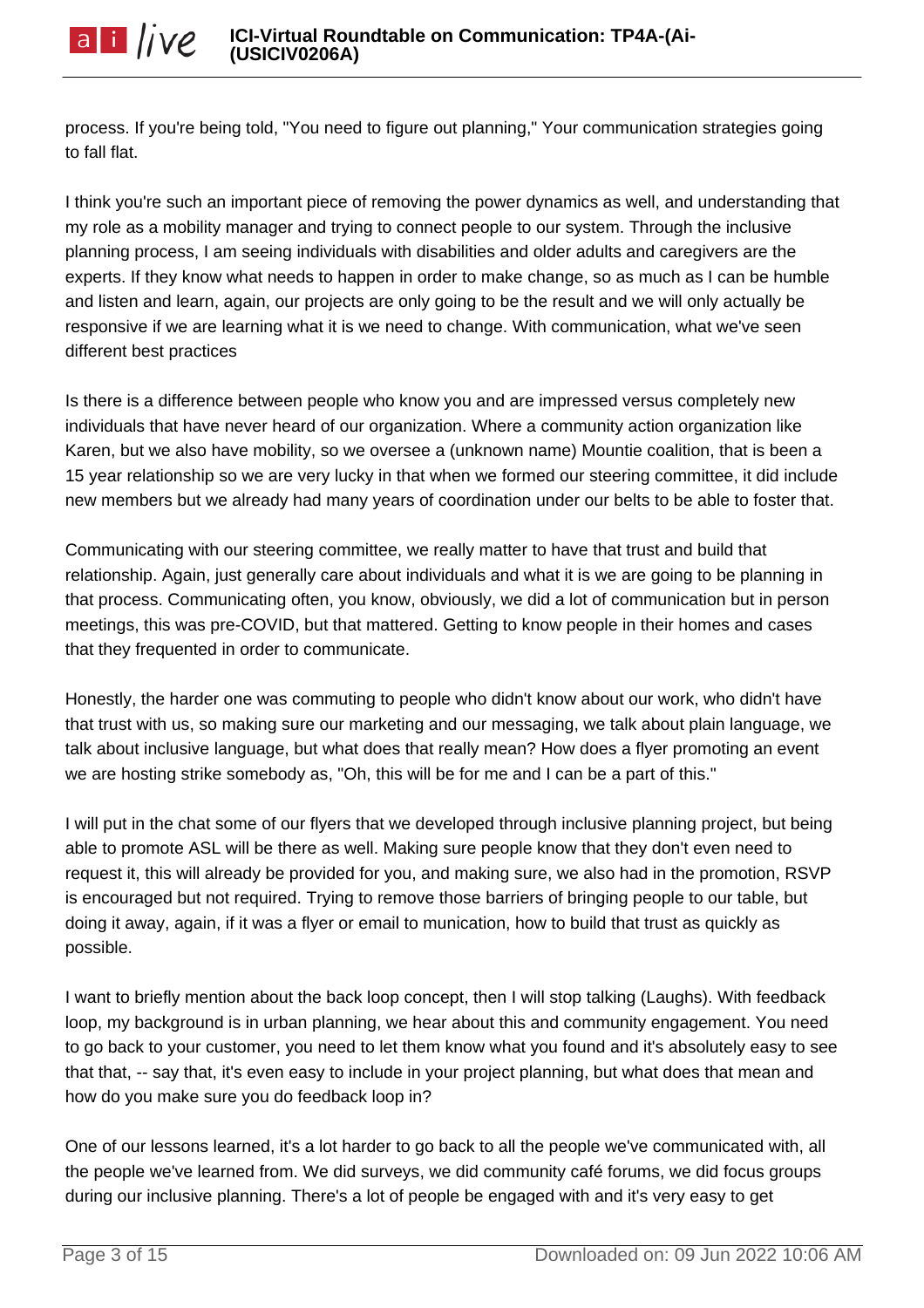**ICI-Virtual Roundtable on Communication: TP4A-(Ai-**

distracted and complete phase 1 and move on to phase 2, try to move into action, right? We are hearing so much needed the community and you want to get things done.

Trying to embed that feedback loop and being very mindful of how are you going to be going back to people, trying to collect email addresses, sign-up for our newsletter or sign-up and we will follow-up with you and disseminate that information. That will reach everybody, not everybody will become true with that, but leaving that door open.

When we did our survey, \$50, you could be entered into a raffle and include your email address so you can sign up to receive more updates. Something like that, you don't go back at the end of phase 1 at your project and ask how to reach them again, that's different obviously if you have a steering committee or group of people that you're constantly engage with, that communication will be different. But if you want to follow up with people who are experts and you want to do due diligence, this is what I've learned.

Documenting, another thing that we did that I thought was so important was every piece of feedback we received through the inclusive planning was documented in an Excel spreadsheet. I'm not going to say my team love that process in terms of the amount of work, but we were able to literally say, "We took your feedback and we turn that into action." Our action plan was developed solely on the feedback, every line, every committee we had. Every focus group we had, every email exchange, put that in the Excel spreadsheet and our feedback log.

We want to make sure when you asked, "Did you actually hear me?" We can point at your feedback and say that it resulted in action. If anyone's interested in learning more about that feedback log, I can share it. You need to be prepared when you communicate with people and making sure people are really listening. That's just some of the communication strategies. Thank you.

# DEBRITTANY MITCHELL:

Thank you, Staci, I think you started us off strong highlighting some of the importance is of maintaining a consistent feedback loop and building trust with the stakeholders that you want to engage. I want to talk to Karen and asked Karen, if you had any strategies that worked with any new strategies of engaging with older adults as well?

#### KAREN ESTES:

Thank you, DeBrittany. We started our project back in 2013, our executive director was fixing to retire to another agency so she crated this project so that she would be able to still, in her retirement, have a purpose and wanted to give back to the program. This was rerouted, she was planning on it, she would work for the University of Tennessee with a grad student as part of their dissertation, he was helped by the project.

We had our first meeting in May, 2013, tragically, later passed away two days later. So that whole project, we had to revamp again. (unknown name) also passed away because he had cancer, during our project, it was a lot of struggles in terms of the meaning of the project in terms of affairs we had to overcome because of people that were really so involved, gave their whole lives to seniors in transit,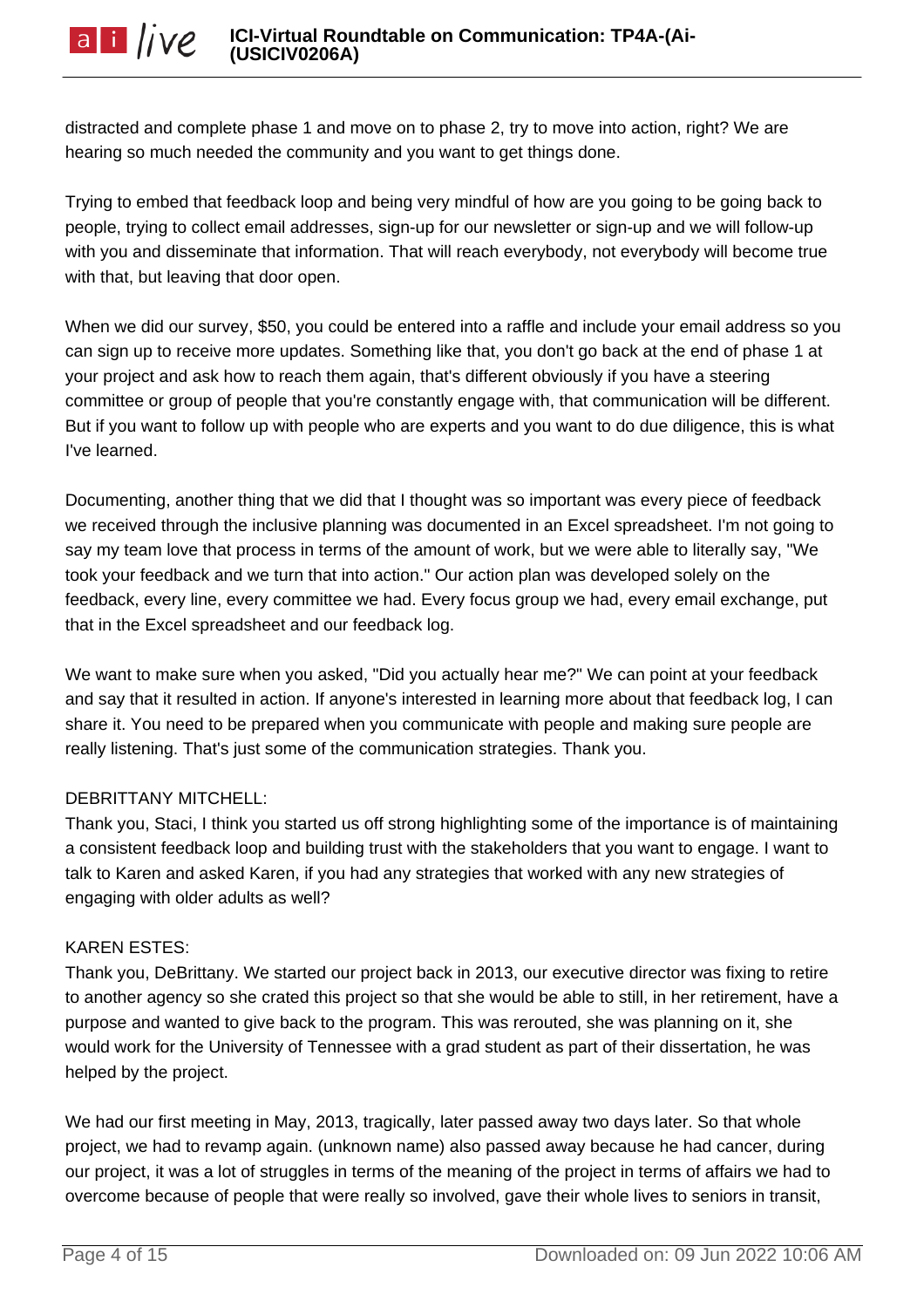passed away in the process.

What we decided it was a concept called meeting in a box. The meeting in a box concept is tailored to reach out to groups of individuals include seniors and people with disabilities, and we took the meeting directly to the participants. We would contact organizations, support groups, and support -- request presentations when they had set the schedule. What they did for us was it gave participants the help and advantage, we didn't ask to go anywhere, we had over 31 meetings at locations for seniors where every disability placement went faster than we accounted for.

We always provided food, and we all share the same information at meetings. The meeting would consist of a facilitator and some of the project, we would have a group discussion and we would always give every participant a chance to share their thoughts. We would let them speak freely, and without the fear of retaliation. But it offered people with disabilities and seniors a voice, it offered them a vision, and basically, we wanted to find out how transportation services could be more inclusive to them.

Our goal was to overcome communication barriers with people with disabilities in public transportation. We quickly learned that seniors with disabilities would have a different meaning based on their initial needs, and our overall goal was once we had, as been said before, we kept copies of all the information. We kept it all down but with the help of the University, we had a writing criteria method where we could scientifically evaluate our responses and come up with the top areas and solutions in our region.

Meeting in a box is a neat approach, most of the community meetings, people in wheelchairs can get there, people have cognitive disabilities or intellectual disabilities, it's hard for them to come to a meeting. So we went to them and we felt was very successful in finding out what their worries for transportation was.

# DEBRITTANY MITCHELL:

Thank you, Karen, that was very helpful. I'm wondering, in terms of getting people to actually come to the meetings or to sign onto the virtual discussions that you're having, and Karen, you mentioned food, what other incentives have worked to get people to really come to the table and engage in give their honest opinion about where things stand transportation in your communities?

#### STACI SAHOO:

Karen, did you want to go? I can start. Yes, Karen, think of saying food, such a good one. It always brings me to the table. Again, I would say, that trust is so important. I know, in our region, we do really amazing work, we have wonderful transit agencies that take a lot of time to understand community need but that results in a lot of opportunities to give feedback.

I feel that when we communicate, making sure they understand the purpose of it. Where is this going to go, what is going to do? We do include other incentives now, because again, we've centered them as our experts. Our region has been very thoughtful and not only food, but how do you get other needs met? How do you find childcare? How do you fund transportation?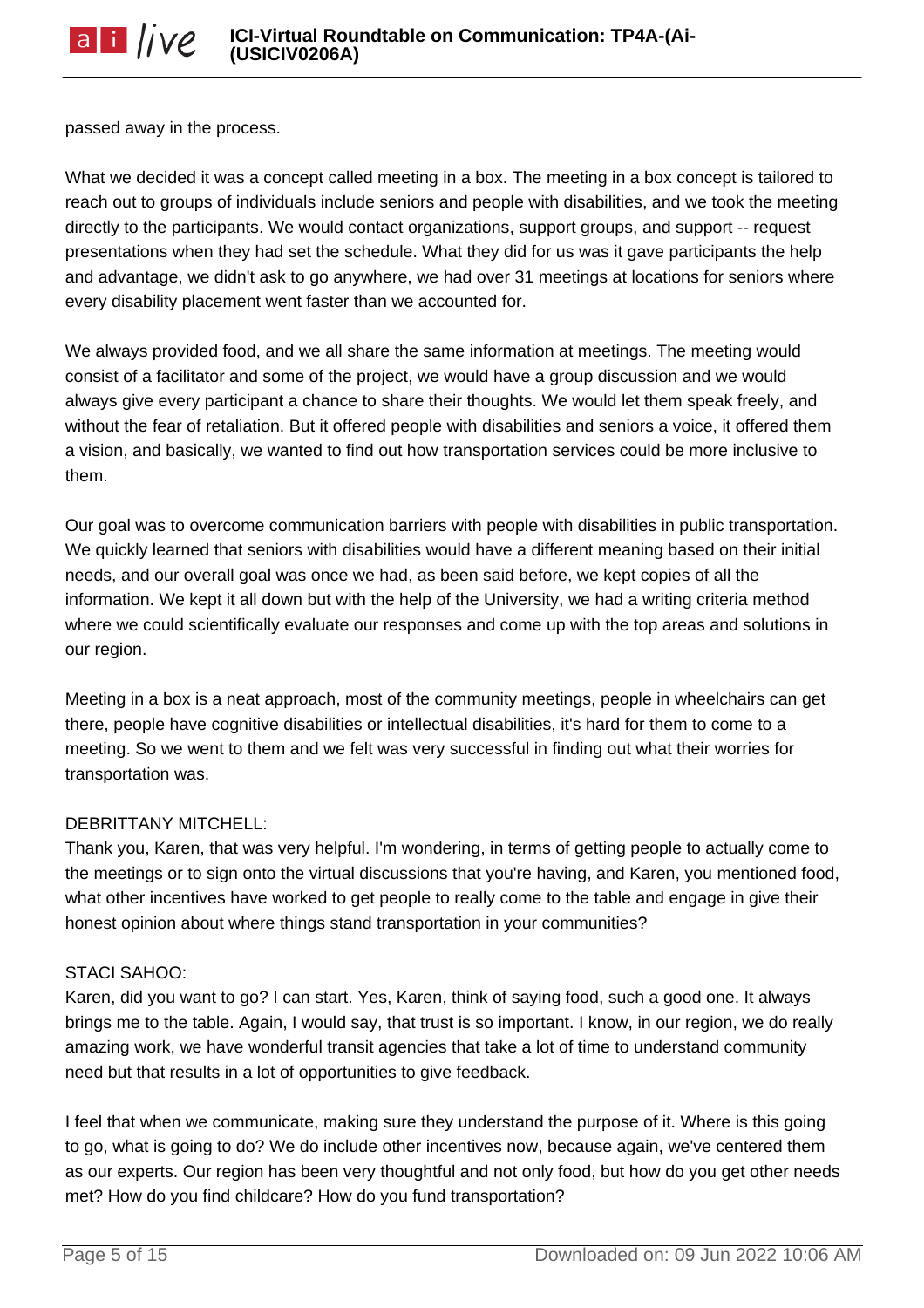We had on our flyer, "Do you need a ride there?" We are promoting a world café, so making sure it's all comedic it in the flyer or the promotional material that you're using. Absolutely, food, and then what those accommodations you will need. ASL, CART, we had a couple of world Café models that have brought some people together, and a number of older adults that spoke Mandarin. We brought in interpreters and continuous headsets so they could participate just like everybody else, continuously in the process.

Again, making sure it's for them and that we are making good use of their time.

### KAREN ESTES:

I would say, since we took the meetings to the individuals and we knew what they were prepared for, that was an issue. We had one committee meeting where we offer transportation, but we went to them on their own terms. They were there, and they were willing to share because I think... They were special to us because we were coming to them and not just saying that it's on the table, we give them free reign for whatever they want to share and that's what we went back to. We learned a lot from the process because if you're not in their shoes, you'd understand some of the barriers and thought processes that filter through some individuals. In their own personal minds.

Going there really helped us, and we didn't have a problem. Food was always a hit, but we didn't take anything else with us except for the food. DeBrittany Mac thank you,

# DEBRITTANY MITCHELL:

Thank you, Karen and Staci. To all of our attendees, please feel free to put your questions in the chat box and raise your hand, you can join the discussion as well. The thing came up about cultural commute case and is engaging with diverse cultural groups. Karen, I think you really good point about meeting people where they are. So I'm wondering what approaches you to have taken to make sure that you're being inclusive about diverse cultural groups and including various linkages, cultural considerations, etc.? Karen, let's start with you and them will go to Staci.

#### KAREN ESTES:

In terms of our project, we were looking so much of the culture as much as the disability groups. That was our focus, I think Staci focus more on the culture than we did. We found that every meeting we went to, we had to quickly read the groups. For example, in our example of plain language, we would have boards and barriers on the board, barriers and they would come up with solutions.

Well, we found out that the people who have low vision need more verbal prompts. We found sometimes that we had to engage one on one. We found that sometimes, we had to personalize so some of the individuals will be called by name and given the chance to speak and really appreciate that concept.

We found that sometimes people couldn't even place the dots, if they had mobility devices and they couldn't navigated around the room to get to the board. Some people can even see the board, so every time we had a meeting, we always had to adapt. We learned that with some of our people with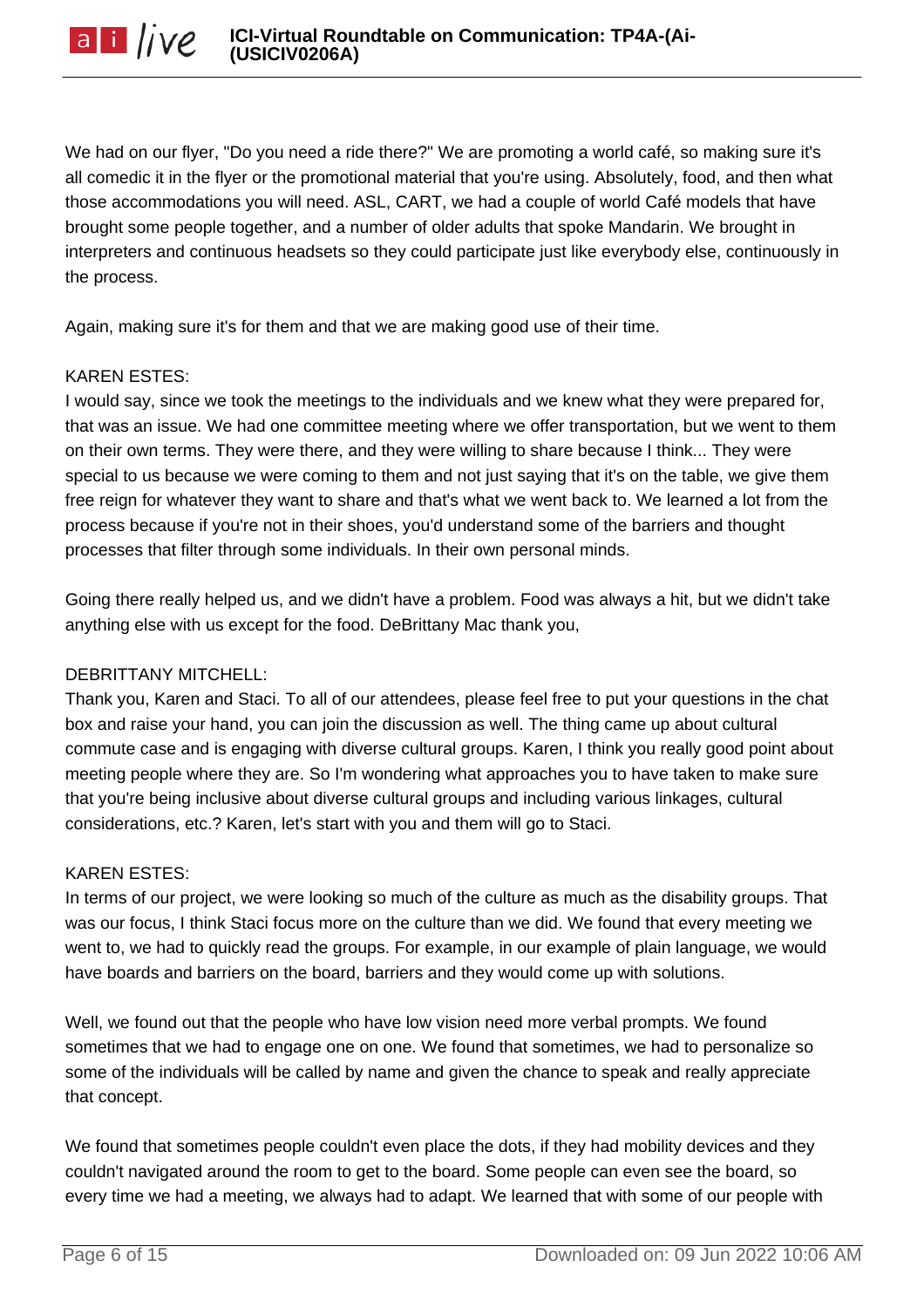individual intellectual and develop metal divisive -- disability, we had to draw pictures. Where to draw the captions to understand "Being on the bus," And things like that.

We did reach out to our Spanish community because it's growing in our region, we reach out to grassroot organizations in terms of meeting on their turf. We also wanted to have those good relationships with other service providers that deal with all the disability groups, they were very helpful. We have really good community groups in our county, so they gave us information on how to commit it with the groups we work with.

You had a change of the meeting was different, there is no standard meeting but you are able to get the same information across but just in different ways across our region.

# STACI SAHOO:

Thanks, Karen. I do want to give a shout out to Karen, this is Staci speaking. When we got the grant, we look back and inclusive playing projects in the past and Karen, your meeting in the box concept really helped us. We did a number of focus groups and really went where people were. I know we say that, but being able to set up focus groups with individuals, we worked with a Spanish speaking organization that represented workers and caregivers, but instead of me leaving a focus group and interpreter, we have someone on our steering committee who spoke Spanish and was able to lead it and was very familiar with the topic but people felt more comfortable with them.

Of course, going where people are but doing it in their own space and being mindful. Even with the food, what food are you bringing that they would appreciate versus making people come to your own space? As we did, we did a world Café model for a couple of meetings, and we had a couple of successes in bringing people from different cultures with a variety of disabilities. This is a Saturday event, we included a resource fair at the event, and I put the flyer in the chats you can see how we promoted it.

Really trying to make sure that we want to learn from you but we also want to add value as well and provide resources. We had about 20 individuals who only spoke Mandarin, I think one of them brought their grandchild. It was so fun. It was alongside ASL interpreters, tactile interpreters for individuals who joined us who were blind. Bringing all that can authentication together and talking about the topic together was so valuable.

I think having that mix of learning about people's needs in a safe space through stakeholder interviews or focus groups is really effective, especially when trust is possibly broken. Then, also bringing everybody together to talk about this and have shared dialogue. It really was effective with that continuous interpretation, having an interpreter where a headset and have those individuals so they were able to move around the room and participate just as much as anybody else.

Our focus was on languages, so he put the flyer that included the different languages as well.

# DEBRITTANY MITCHELL:

Thank you, Staci and Karen, that was grateful to the point you made, one of them was about the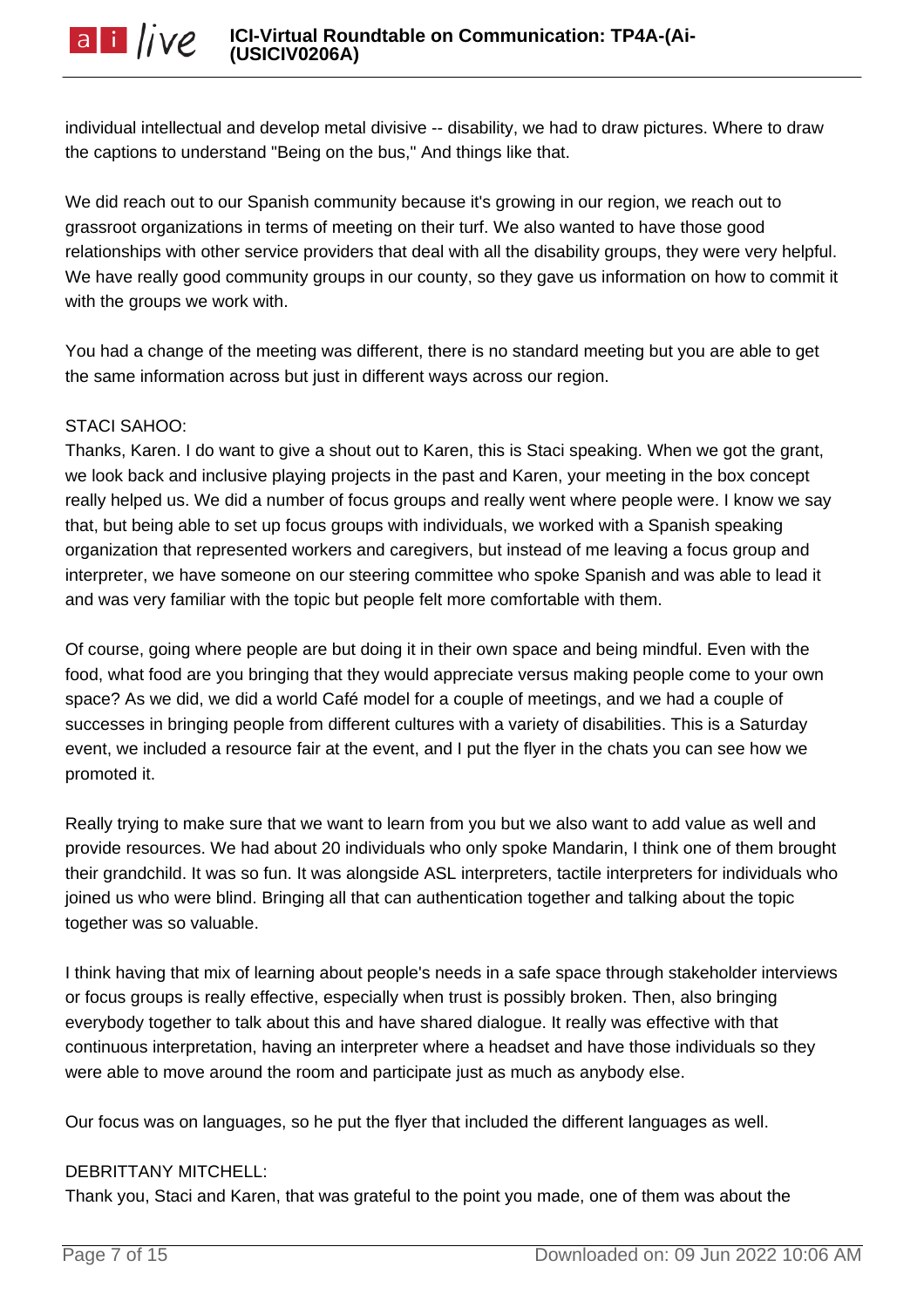materials for your meetings, whether in person or online, are provided in a variety of formats. The second is really building partnerships with trusted members of the community.

So I want to turn the conversation a little bit in a different angle, and talk about some of the lessons learned, and some of the times were you may not have gotten it right. What has been challenging for you when it comes to inclusive communication strategies for your transportation projects? Staci, let's start with you.

## STACI SAHOO:

Thanks, DeBrittany, this is Staci speaking. To be clear, I made so many mistakes. I like that you call that lessons learned, what we learn from it? If you are paying attention and you care about this work, it's an opportunity. An opportunity to reflect and say, "We messed this one up but how are we learning? Where to begin?

To focus a bit on languages, because I know you're very mindful on how to be inclusive with older adults in that area, we were very fortunate that we were able to bring in older adult who only spoke Spanish into our steering committee. Normally, you're just having them complete a survey or have an individual that doesn't speak English and make a one-time thing, but bringing someone into our steering committee, providing such valuable feedback. Challenging in the sense that I don't speak Spanish, so every communication and email and phone call, we had to be very mindful that we had to get that translated so they were able to participate for

Eventually, they ended up having a family situation that prevented them from coming, I don't feel like I ever got to build that relationship with that person, that I really got to know them as opposed to somebody who might've been, if they had spoken English. I think there's more and making sure that our steering committee and our staff continue to reflect our communities so you can make sure that that communication remains strong. We also translated, as you saw, the flyer.

We did a survey in multiple images, we were proud of all the linkages we translated. We got zero from the Somali community, we have a number of Somali refugees in our area, a number of families in older adults and people disabilities amongst Somali refugees. Again, we were very proud of transiting those flyers and that messaging, but it didn't go anywhere, we got zero survey responses in zero participation. Again, it goes back to inclusive planning, I love, getting closer to level VI of Oprah's patient and then you go back down with something else. You are constantly moving and learning from inclusive planning.

There's still more we can do and since this time, we focused a lot on engaging with the Somali community because of those experiences. It takes more than transiting a survey.

# DEBRITTANY MITCHELL:

Speaking of, Karen, one of the things that I heard about your meeting in a box approach is that you actually went into the community and met people where they were. I see a question in the chat box from Kenneth Lantz, he is asking what some of the pros and cons were to undertaking this communicate -- community outreach approach Inca judgment other events. Karen, you are saying that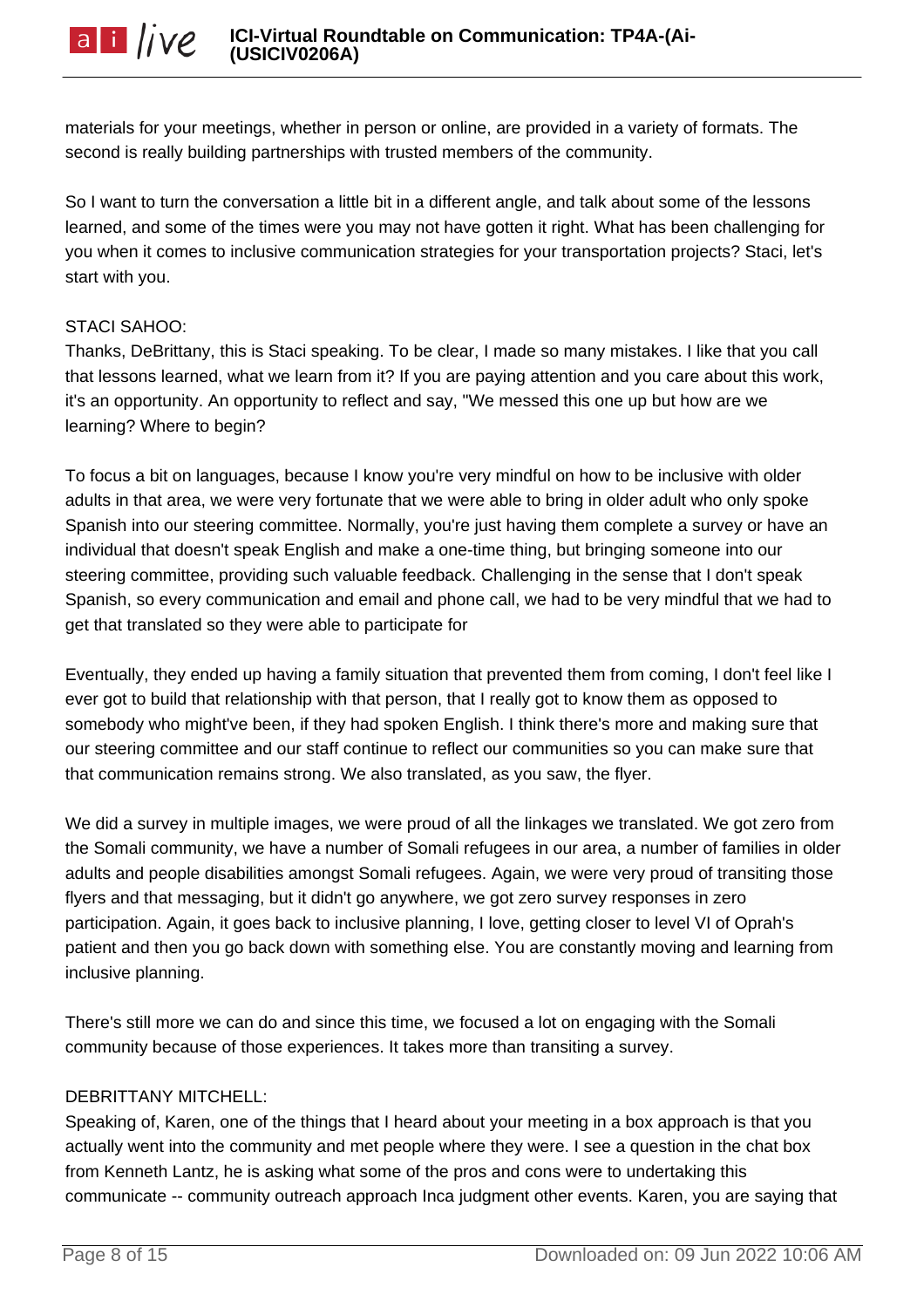you sometimes leverage other events happening in the community and use that as a way to market your efforts to the community. Kenneth is wondering what the pros and cons were taking that kind of approach?

### KAREN ESTES:

Well, I think some of the pros are, it was a safe place for individuals to share their spring to transportation. I think they felt compelled to share, they felt empowered because you were coming to them, they weren't hiding in the back of a room, they were right there. It's always hard to schedule meetings with groups, especially when going to different groups. The cons are, it's a lot of meetings. 31 meetings is a lot of meetings.

I can't think of a lot of negatives because there were so many benefits to it, because you got to see and experience so much. Some of the things we learned about lessons learned, we learned several things. One, we're able to talk about what repetition services were available. That would defuse a lot of the problems or concerns because we would kind of share what services were available see you aluminate that barrier to begin with.

We learned about how sensitive people with disabilities and seniors are. I think one of the things we learned with the people that are Deaf, they were the most sensitive group and 40% of them said they would never use public transpiration again because of a negative experience. For example, they said they just know that driver is overlooking their house because they don't want them to ride and don't even go after them. We had groups that would say, "I have very good hearing, I know when the bus comes down my street. And I know that bus came so far and would turn around and not even make it to the corner where I live."

There's other transportation providers in our region, so it was for five transit agencies involved but we shared everything that we were seeing with every transit agency in our region so we would know the concerns. We know how to train our drivers, sensitivity training was the number one barrier that most individuals face. They don't understand me, they don't care about me, they're doing this on purpose, and we also learned from the negative comments that that was a way for us to be a stronger transportation provider.

That's what we want to be, and I think sometimes we take for granted that the people that depend on us, everyone has needs and we have to be able to adapt to make those needs no matter what they are. In terms of cultural barriers, at the University of Tennessee, all of the students who are helping us for international. That was a real cultural barrier for me, to be able to communicate with seniors when they are 19 or 20 and young adults.

There were some negative barriers there, and we did have to help them learn how to communicate. Overall, we all learned a lot. We just think that taking the meeting in the box to people is effective in communication.

#### STACI SAHOO:

If I can also just add with festivals, Karen, as you said with meeting in a box, meeting people where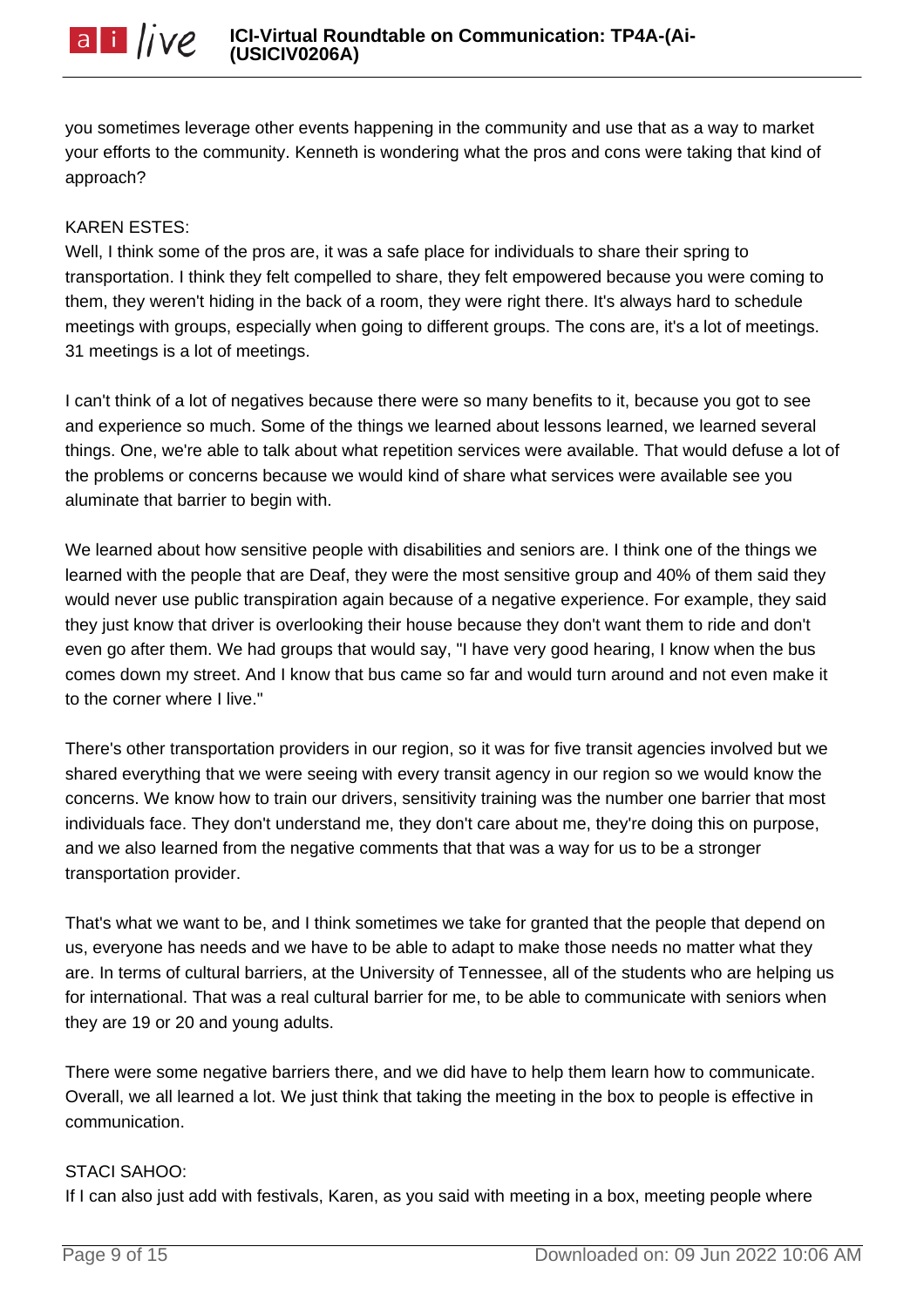they are so effective. Something I like about our project is the variety of ways to engage somebody for the setting up this world Café, no one was planning on going to the community stone that day. That took a lot of work and people don't have time for that, right? Versus going to them.

I think it was Kenneth who said in the chat about festivals, I don't think that should be your only method but someone is already there and joining with their family and opportunity to provide quick feedback or understand your brand a little bit more. Sometimes you just need people to hear about your work, what, seven times? Need to hear it multiple times. Nothing that festival should be the only thing you do, but if you're going places were some is already frequenting, we have a number of farmers markets that pop up during the summertime.

Being able to show up there as you're getting your groceries and talking about this, knowing that it will always be the same feedback you get if you go to some his place using the meeting in the box concept, or another way, it's one commute authentication channel that you can use./Thank you, Staci. Speaking of places that people frequent, cannot have another question. If you youths contact with faith-based organizations as a means of candy outreach. Staci or Karen, do either of you have comments on that?

### KAREN ESTES:

Repeat that question? Different? Have you use contacts with faith-based organizations?

## KAREN ESTES:

We did not focus our project on faith-based organizations, we did use our community center for one group meeting. It wasn't well attended. Back to the first question, we had a guaranteed audience when we went to the groups, we knew they would be there. When you have a community meeting in a Public Pl., Micah 20 professionals, to participants that may not be a affectional, but we are guaranteed attendance, which is great.

We didn't focus on faith-based, in terms of this project.

#### STACI SAHOO:

I would say, faith-based organizations are great method and is also not a focus of ours, but over time in mobility management, I think sometimes we get a little nervous on if we are part -- prioritizing one, but being able to go to a mosque or temple, getting people to have that trust.

As another example, in our COVID-19 and vaccine dissolution work in the Seattle area, faith-based organizations were a huge trusted messenger for public health information. Not that it was a focus of our project, but I've seen this being used more and more. Many of those informal volunteer drive programs. They go to their neighbors, they go to people they trust when they need transportation, so being able to engage with them in inclusive ways is a great idea.

# DEBRITTANY MITCHELL:

Thank you both. We have another question from Joanne, we talked a bit about your marketing and outreach efforts. For example, the flyer that you shared, Staci, Joanne is wondering beyond the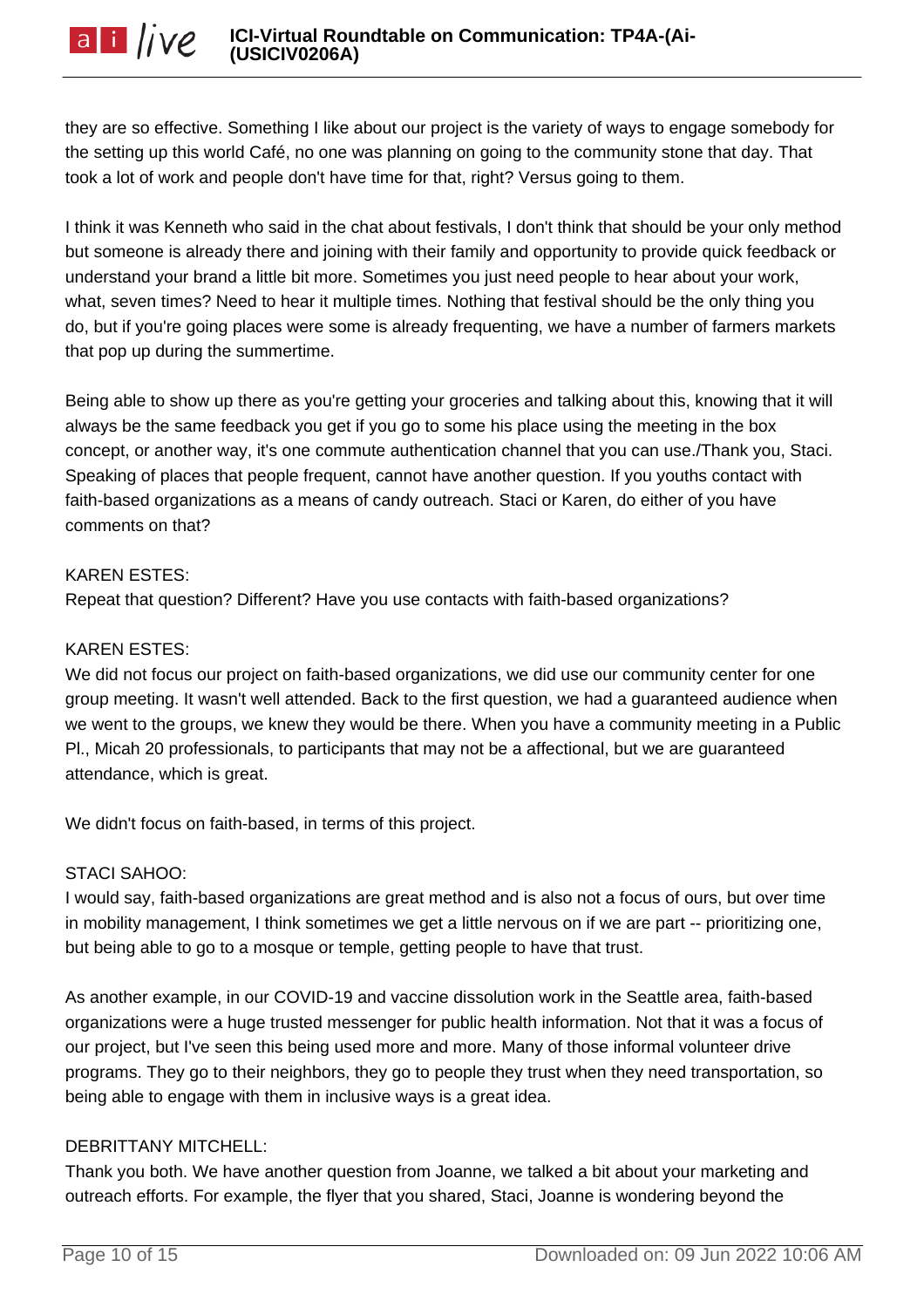translation of materials into different linkages, if you found ways to address people who might have a low level of literacy. Who may speak another language are also not able to read the materials?

# STACI SAHOO:

Thank you, Joanne, for bring that up. That's an excellent point and not making the assumption, and with digital literacy. Not making the same assumptions, just like with mobility, absolutely, Joanne. One of the things we did as part of our methodology during the inclusive phase when we were doing a lot of outreach, we did a survey to tradition, we did in person. We did want to give an option for people to read the survey people, as well as filling it out yourself or together.

Not to say that that's the bathroom -- best method, but translating itself is not always the most effective method. Again, being mindful because then you can find other tools and ways. Great point, thank you.

# KAREN ESTES:

I would just like to say that we had a survey... We had to make sure it was on survey monkey, we were very selective about the questions we asked. We did one on one, we tried to get every which way we could. A little bit of a different spin on things, one of the best parts of the project, we were in the middle of communication tools, and medication drivers. We turn -- learned a lot in terms of how to make it simple.

You can't have multiple pieces of a puzzle for someone who is a single focus. You can see every thing one-on-one, you couldn't limited groups of four and say pick one. We learned a lot with every group that we had to communicate with. Some people can double tap on a tablet because they couldn't tap at their hands. You had always swipe to the right. Sometimes you have to swipe certain way. We learned you had to communicate with every disability and seniors in a different way.

# DEBRITTANY MITCHELL:

Karen, you talked about commuting with everyone and I think that's a good segue into our next question from David. What techniques you used that have worked well in communities and individuals that might be uncomfortable sharing a larger group versus a one-on-one discussion. This could be for cultural reasons or other reasons. Have you come across that or experience that in larger groups, people are quiet versus preferring one-on-one commit authentication to get their feedback?

# KAREN ESTES:

We did find that out, a lot of armies were small. Some of our meetings were individual people, but some were 10, seven, nine. They still felt comfortable because we were at their space, in their group homes. I would even ask them by name, "Would you like to share? Was quote and then we got back with them, we would talk one-on-one with some of them. Some of them would have issues, so we built trust with a lot of individuals who are still using our services today. We took it to heart, especially with the comments from passengers and their struggles and will be help them what we could do. We took all that training to make sure that we took that onto account. Our people were really vocal, they shared a lot, and I encouraged it.

I used tape cards a lot, to make sure to have their names and to make a personal introduction. The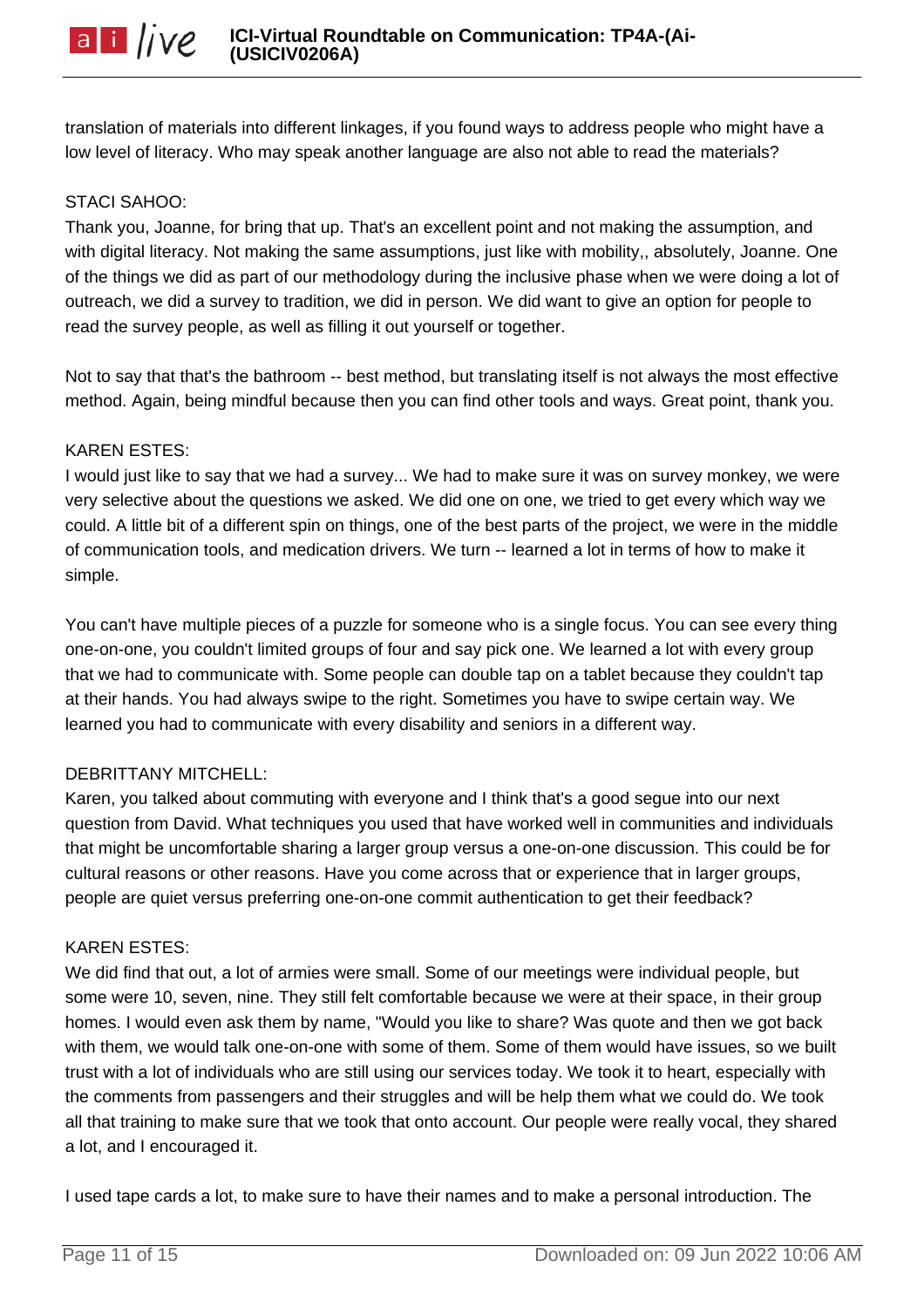people that we targeted were groups that would never go to a group meeting, probably had never even been to a group meeting. Personalize it, bring it to them. I think they got involved and they want to be involved, but it's hard if you think about someone from their home to the senior center, they don't come to those group meetings.

We give them ample opportunity to share and they were ready and willing to share more so than if they were in a large meeting. They can talk clearly, have people think about them, we were very accommodating.

### STACI SAHOO:

Thanks, David, for the question. I want to think about from our Steering Committees, what does it mean to bring different forces. Some voices stronger than others, experts, introverts, whatever you want to call it. We did set up and establish take community norms, one of them being monitor the airtime.

We had to adapt during each of the meetings, did that meeting feel, did people feel their voices could be shared? We try to be very reflective of every single meeting. So establishing some of those meeting norms help, are going to break out and small group discussions, the steering committee was between 10 to 15 every meeting. It wasn't huge, but again, you want to make sure you can hear everybody.

I think for our steering committee, there is a way of facilitating that and providing feedback. If you know someone isn't speaking about all, being able to follow up with them one-on-one. Or people who can't attend a meeting, again, just caring. That authenticity of, "I really want to get this feedback from you. Following up with people afterwards or before. Making sure they felt comfortable.

We did have a wonderful partner of ours that, because of develop mental disability, takes a lot longer to process information. Being able to, before meeting, go through the agenda and what we are going to be talking about so they can be more empowered to participate during the meeting. That was definitely a great tool that we use.

Lastly, I think thinking about cultural differences. I don't remember this coming up during our inclusive project, but I think we are always doing it now, so I'd say we never stopped (Laughs). We did recently to a stakeholder interview with a few women that didn't know, what is it about building that trust? That was of South Asian descent, and not wanting to complain, no one to be frustrated, not wanted to say all the negative things.

They were in a safe space, the two of them knew each other, and our partner who also knows them saying, "Be mad! This is not working, you're not able to get your temple or your grocery store, you can't get out. Be vocal!" Recognizing the different cultural groups are not going to want to be as vocal as others. So how you can get that feedback in a safe space and inclusive manner so we are just hearing from one group. Those are some of the things we used but again, always learning.

# DEBRITTANY MITCHELL:

Thank you, Staci, very important increasing a safe space for people to share their honest feedback. I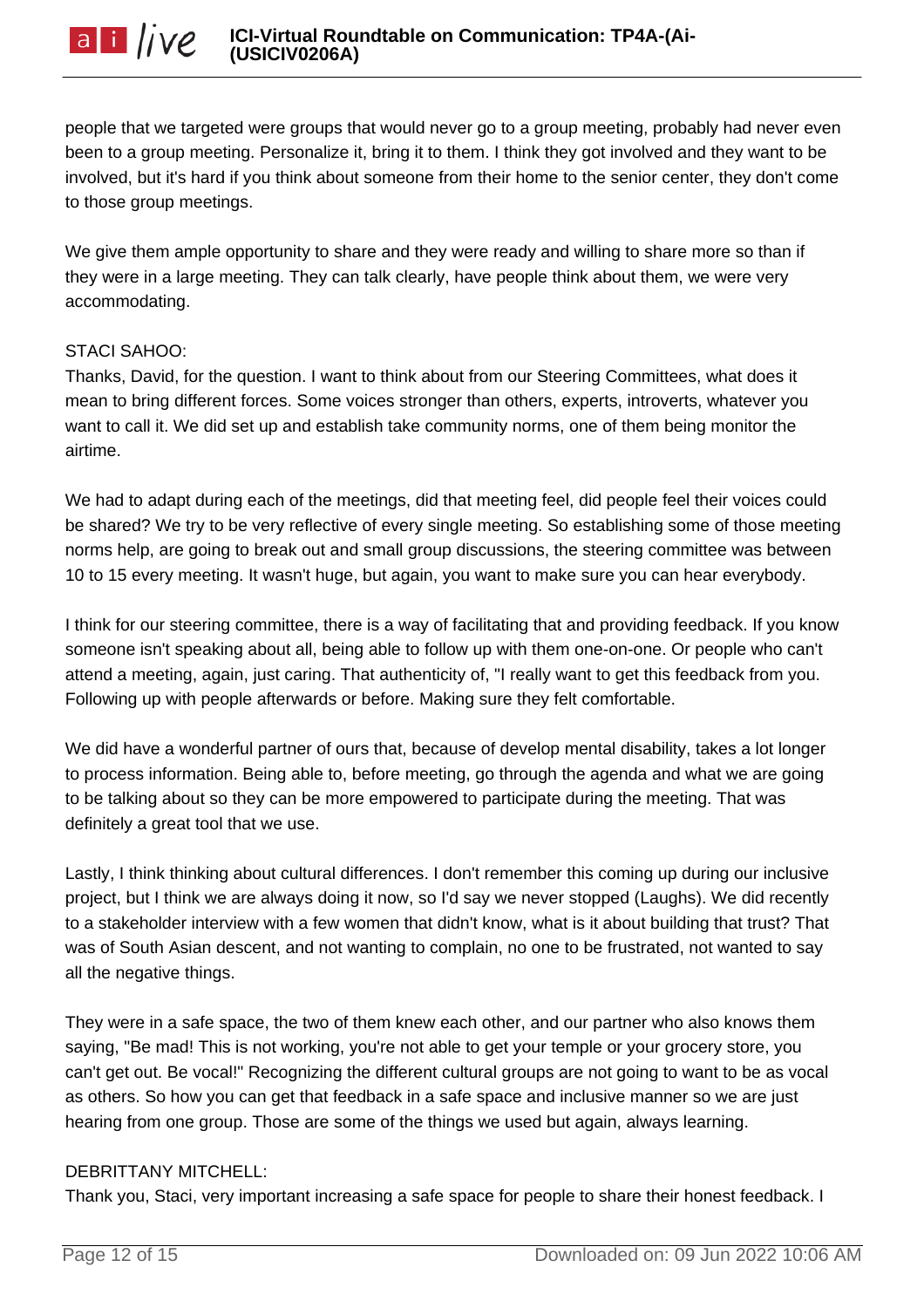have another question, because you mentioned feedback and follow-up after the meetings, so I'm wondering what strategies have worked for you guys? What communications tragedies and work for you to keep your stakeholders engaged between meetings and events?

#### KAREN ESTES:

I will share that our project went for meaning in a box, -- meeting in a box, we had to go back because we needed help with that tool. We would get feedback from us but to Spence, then we would see what was what with our design method, how it's going to work. I think we also let them know that we valued all their feedback, and I'm just looking at something right here that said, people with disabilities, they reported to us that mobility limitations and communication with drivers were the biggest barriers.

We empowered them to have a voice in our project and we couldn't ask for anyone to be more supportive in our projects. I guess our project went for three years, and we kept going back to the groups to help them to be a better transportation provider and be more involved in our project.

#### STACI SAHOO:

I know I talked about the feedback log earlier, so being able to go back. Like you said, Karen, you want to take what you've learned and turn that back out. There is a lot of this shouldn't be done, but you have to be very mindful of staffing capacities and making sure you have the time and commitment. When you hear feedback, whether in the steering committee meeting or in a focus group and falling back on taking time to reflect and say, "We hear this and now what are we going to be doing?"

I appreciate also, in our steering committee, as part of this grant, we did a survey to ask how you felt. How inclusive was that meeting? Taking those lessons every sickle time, what something we can do to make it better? Just this constant process of improvement to try to get better every sickle time, and know that you are going to have a meeting or havoc medication method that will fall flat, that won't work.

As long as you recognize that and keep moving forward, it will be the best thing. Communicating often enough so that people can know that you care and you're still working on it. It's so important and we kept that philosophy to this day. The project we are working on right now as a result of what we learned back in 2018, we are still communicate based on our inclusive planning work. Now here's where were at the state. It's exciting./Thank you

# DEBRITTANY MITCHELL:

Thank you, Staci and Karen. We are about to wrap up in a few minutes, so Jeremiah the audience, if you want to chime in via the chat box or verbally, please raise your hand or come in the chat box as well. So one of our closing questions is of course the million-dollar question: (Laughs) I wish I had \$1 million. If there was one thing that you want people to know about communication for inclusive transit planning, what would that one last thought be that you would want to share with the attendees today?

#### KAREN ESTES:

I will share that when you take a meeting in a box, when you have a meeting and you're trying to involve seniors, people disabilities, even the general public, you have to take the scan and not take it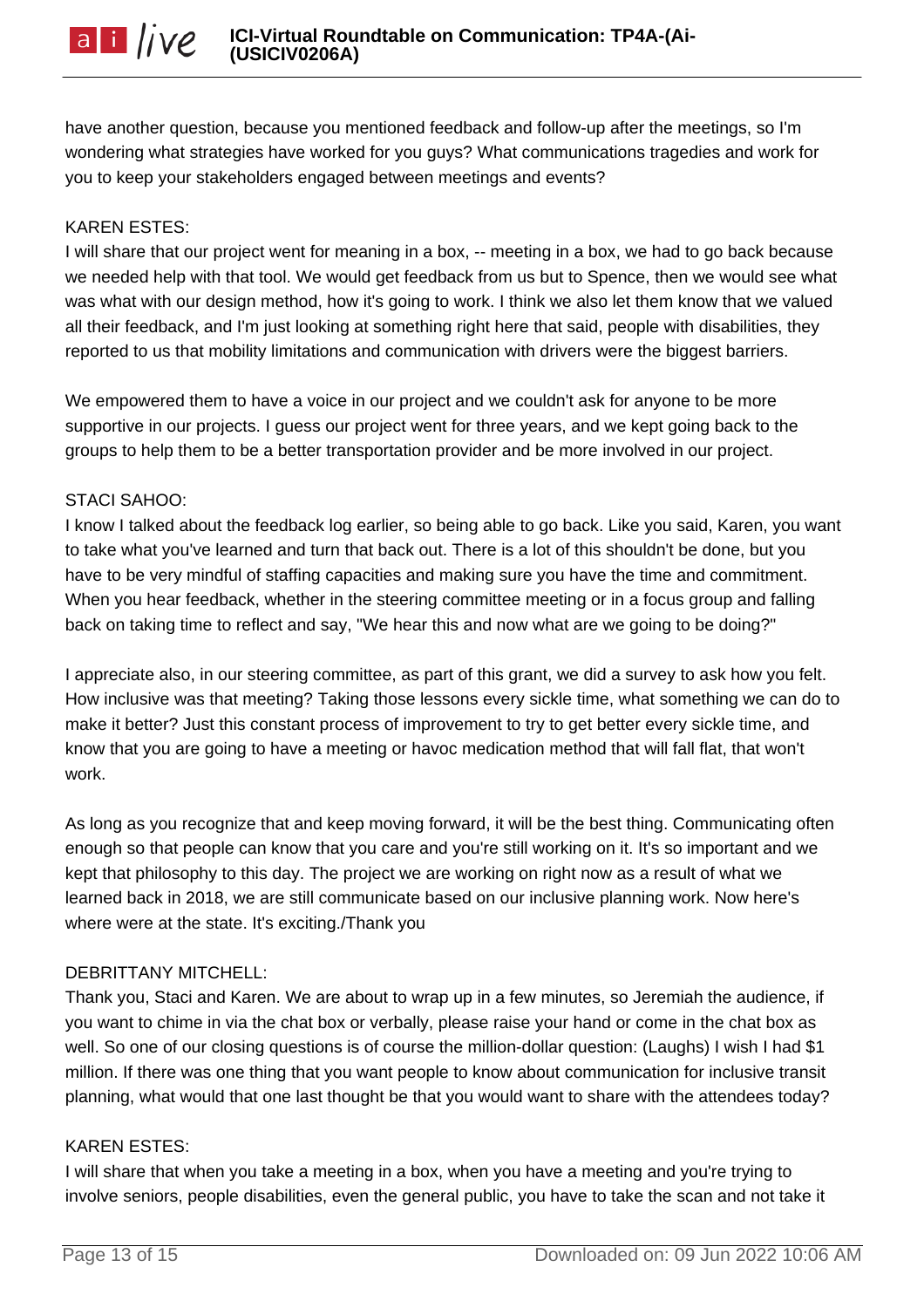personally that they are trying to target you. It's just an issue and you can't get defensive. You have to take everything they say, but take it and realize that whatever they tell you will make you better.

That's hard sometimes and they're dogging you out, and you have to be prepared for that. Don't be defensive, and some people can't do that. I think it's one of the lessons learned, you had to learn to take those criticisms and realize that inclusive transportation is important but it is a useful tool that can make transportation a lot better regionally as a whole.

## STACI SAHOO:

Yeah. Thanks, Karen, I think he said that well. If we can get to a point where an individual, whether I know them or not feels comfortable sharing feedback with us, again, that trust has been built. That someone can say, "You did this wrong," Or, "This came off wrong," When you're giving feedback about the trepidation system. You are being humble and accepting that sometimes it is me, sometimes I did facilitate the meeting poorly and is on me, but not taking it in that way. Thank you.

If someone is able to open up and share that feedback with you, that's amazing. Someone, during one of our events, came and told that the bathroom door to that meeting wasn't accessible. It was a little too heavy for them and they were using a mobility device. They could have just not said anything, but the fact that they came to us, that stayed with me. You felt comfortable enough to share that feedback and let us know what's happening. Again, that trust and being really genuine, I guess, is how you will have very strong medication. Different?

# DEBRITTANY MITCHELL:

I agree, how you respond to negativity and criticism is how you create a space of honesty. I see that (unknown name) has her hand raised, did you want to ask a question?

# SPEAKER:

Yes, thank you for having me, I happen to be an advocate for homeless veterans in the Valley. I just want to give you heads up, we haven't been going a lot of feedback from our immigrant community because they are scared of deportation. Yes, I'm not going to lie, it's a huge issue nationwide especially in California.

We were unsuccessful, and visually impaired myself, I may transit dependent. We are trying to improve the city, but people don't want to do those surveys and they feel that their information will be shared with ICE. Thank you for this, it's very important to make them comfortable and start ahead of time. With the community, I have access to find someone in the community that is engaged with their community and that they can trust. Thank you.

#### STACI SAHOO:

Thank you so much for sharing that. Karen and I both being with committee action agencies, agencies are doing everything they can to make it incredibly clear who is welcome, but that still might not make a difference in terms of people filling out a survey or giving email addresses. How can we create that space to give feedback and recognize that this will be really hard in billing the trust relationship will be so important. Thank you, (unknown name), we've been dealing with that here ourselves.